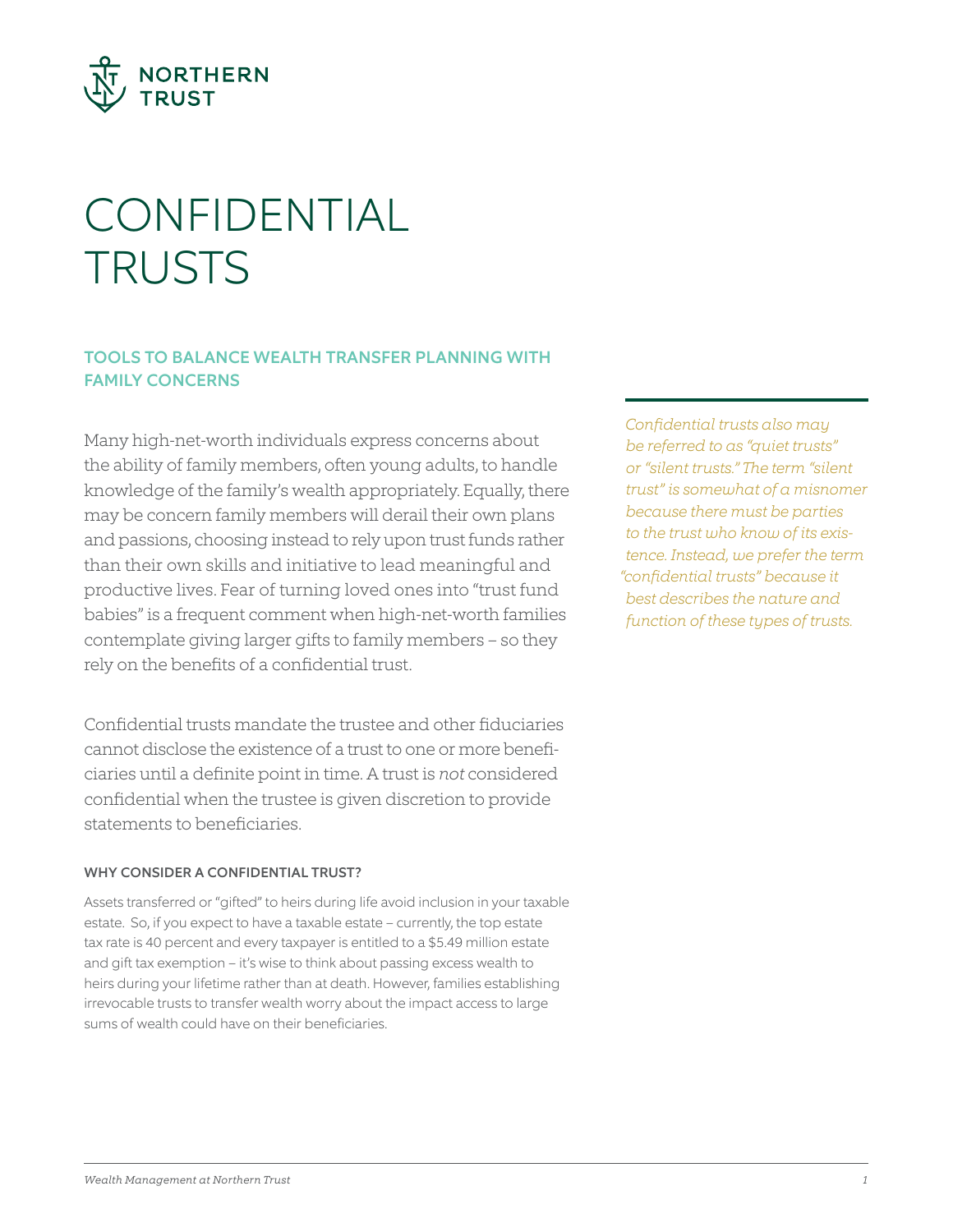Confidential trusts can help meet goals beyond wealth transfer and tax objectives, including:

- Avoiding a decline in a beneficiary's self-motivation,
- Protecting privacy, and
- Helping a beneficiary with potential feelings of discomfort or even embarrassment regarding family resources.

Additionally, confidential trusts may protect family members with a history of substance abuse or other psychological struggles who may be influenced by less than desirable acquaintances. Keeping a trust confidential can shelter the assets in the trust from a beneficiary's creditors and minimize the risk of frivolous lawsuits against a beneficiary.

#### ARE CONFIDENTIAL TRUSTS PERMISSIBLE IN ALL STATES?

No. Only certain states permit them. Thirty one states have adopted laws that mandate a trustee must disclose the existence of a trust, the identity of the trustee and send annual statements to beneficiaries upon request<sup>1</sup> but authorize the person who creates the trust (the grantor) to postpone telling beneficiaries about the trust when they are under the age of 25.2

Several states have made a conscious decision not to adopt this approach and have express laws authorizing confidential trusts.<sup>3</sup> These key states include Alaska, Delaware, New Hampshire, Nevada, South Dakota and Wyoming. Northern Trust has the ability to administer confidential trusts as part of its specialized trust services offering in Delaware and Nevada.

#### Delaware

With regard to confidential trusts, Delaware permits a grantor to eliminate or restrict telling a beneficiary about his or her interest "for a period of time."4 The period of time can be related to:

- The beneficiary's attainment of a stated age,
- The grantor's incapacity or death,
- A term of years,
- A specific date, or
- A specific event that is certain to occur.



#### Long-Term Trusts in Nevada

## May last 365 years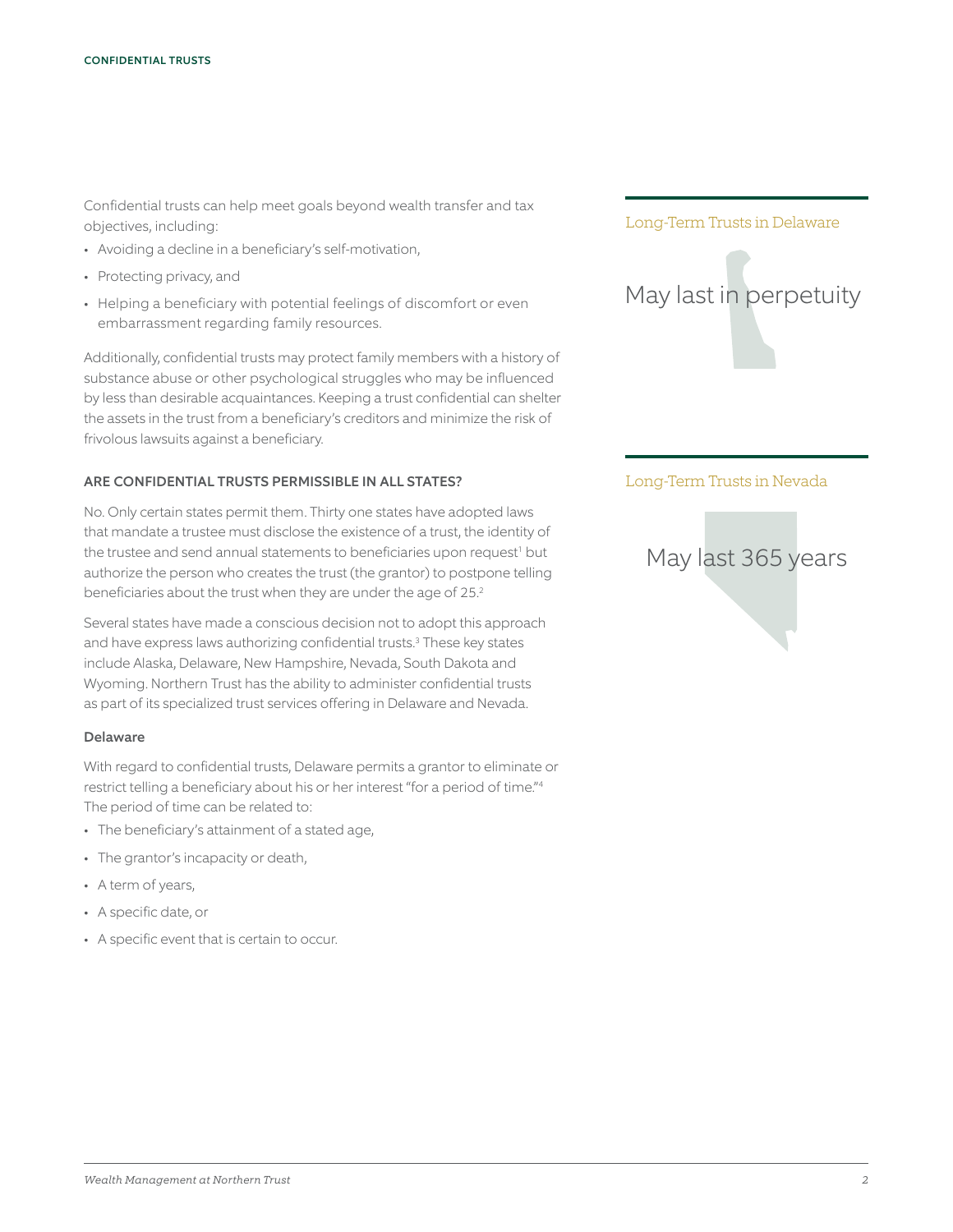Delaware's law allows the grantor to send information about the trust to a designated representative until the nondisclosure period ends. That designated representative also represents a beneficiary in any judicial and non-judicial matters (e.g., settlement agreements) involving the administration and investment of a trust.

#### Nevada

Nevada adopted language similar to Delaware allowing a grantor to restrict or eliminate informing a beneficiary about their interest in a trust for a period of time defined in the trust instrument.<sup>5</sup> Although there are no express guidelines on the period of time requirement, Northern Trust recommends an approach similar to Delaware's be used to help ensure the disclosure is limited to a specific period of time.

#### CAREFULLY CONSTRUCTED CONFIDENTIAL TRUSTS – WHAT DO YOU NEED?

Confidential trusts should be structured to meet specific goals. Ideally, the nondisclosure period should be as short as possible and communications between the trustee and beneficiary encouraged. This achieves two purposes.

- First, the trustee can gain knowledge of a beneficiary's specific needs and circumstances in the context of the trust's purpose and the overall family wealth preservation plan.
- Second, the trustee can be part of the educational process and involved with counseling a beneficiary to understand the role of wealth in the family and how resources could be used to further the beneficiary's personal goals.

For greater flexibility, you should consider granting a third party, such as a co-trustee or trust protector, the ability to trigger disclosure earlier than the specified age or in the event the beneficiary is demonstrating maturity and an aptitude to handle money prudently.

You and your advisors need to be mindful there can be inconsistencies between a trust's terms and nondisclosure provisions. For example, assume a trust allows for distributions for educational expenses or principal distributions in the event of an emergency or illness. A beneficiary needs to know about the terms of the trust to request funds. Alternatively, what if a distribution committee or advisor makes a decision to distribute funds to a beneficiary? In both cases, the confidential nature of the trust has changed. Under these circumstances it may be better to disclose the existence of the trust and its terms to the beneficiary. This may be an instance where a beneficiary can designate a representative to receive information on his or her behalf. You should consider how you want to handle inadvertent disclosures such as an older beneficiary disclosing the existence of the trust to a younger beneficiary. An established family education and governance plan can be extremely beneficial in these situations.

When Should a Confidential Trust No Longer be Confidential? Frequently, our clients select a specific age at which disclosure of a confidential trust will occur to allow their beneficiary the time to:

- Complete his or her education,
- Become employed, and
- Develop sound financial judgment and habits.